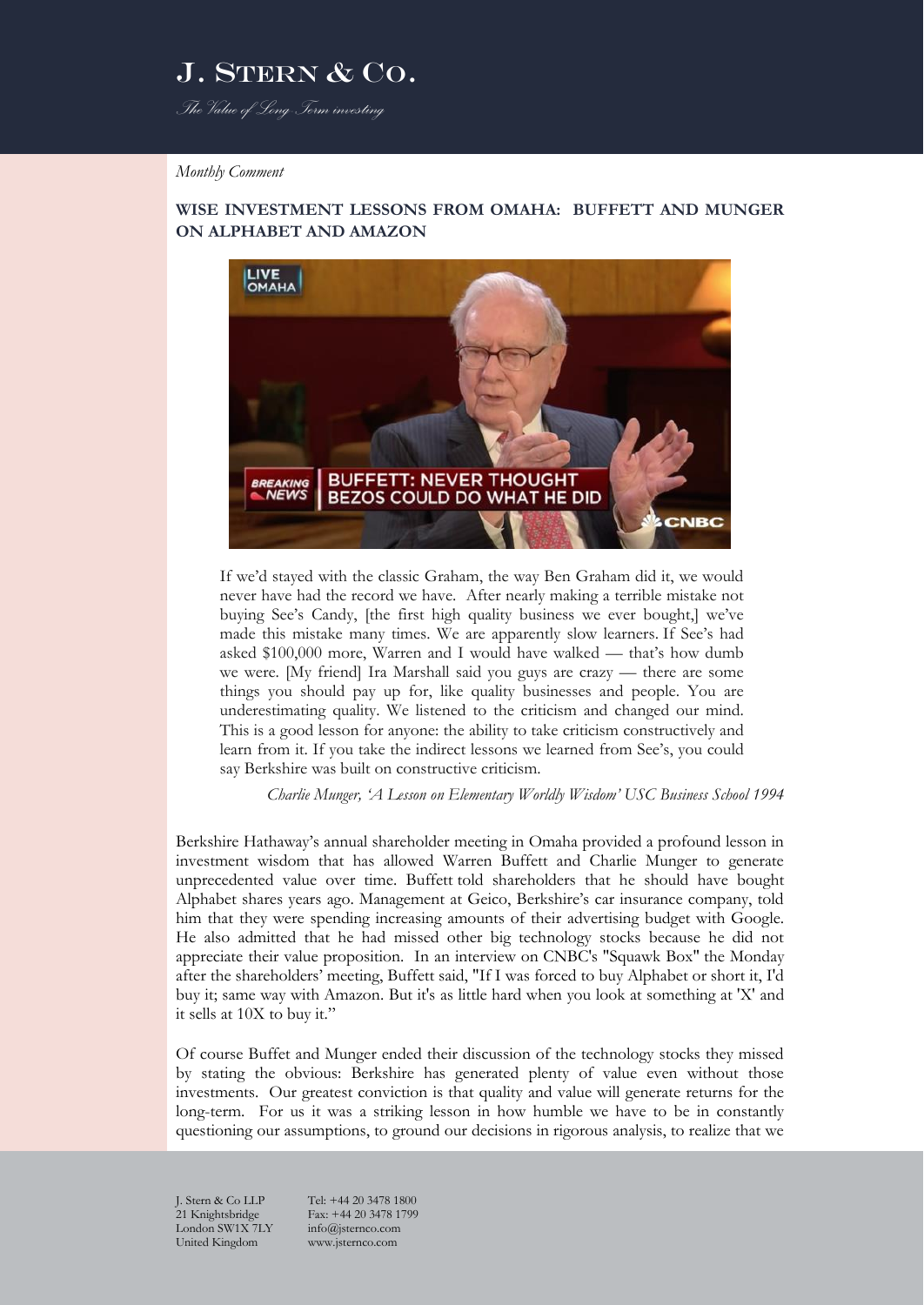*The Value of Long-Term investing*

will make mistakes of substance and of omission, to always be open to constructive criticism and to always keep on learning from the people and the businesses we meet.

We are in the fortunate position to have seen the value of Amazon, Alphabet and other digital technology companies and have made them a core part of our portfolios. Last year we wrote in the Financial Times that it was still not too late for Berkshire to buy those companies. Buffett and Munger proved their skill by buying Apple instead, which has done well on hopes for the iPhone 8 and on repatriation of offshore cash. Still, Alphabet and Amazon have not done poorly, so with all humility we would say that just because Alphabet shares are up almost 20x since their IPO and Amazon more than 10x over the past decade, they still represent among the most compelling and profitable investments we know today and since we all believe in quality and value we would not be surprised at all if Berkshire came to a similar conclusion.

Last month, we arranged an event in association with Exponea, a London-based specialist digital marketing company, which helped to highlight just how large this industry will become over the next decade. Adobe Systems is another digital technology company that is a core holding in our portfolios. It is the world's leading digital marketing company. With a panel of speakers and audience ranging from technology executives to advertising agencies, marketing industry consultants, entrepreneurs and investors, we learned about some of the challenges faced and how the industry is likely to evolve. Our insight piece this month is written by Giles Tulloch which summarises what we learnt about digital marketing, its impact on virtually every company in our portfolios and the opportunities it offers them. Please follow the link below to read the insight or click on the attachment.

#### *Equity portfolios*

Markets have been supported by both the health of the global economy and the recent outcome of key national and regional elections. The US economy maintains its robust momentum driven by a solid labour market and levels of consumer spending. Importantly the recent earnings updates by US corporates also underlined the improving environment in the industrial end of the economy which had been lagging in recent years.

If this is sustained and indeed further supported by the proposed policies of lower taxes and higher infrastructure spending, economic momentum will accelerate. Increases in interest rates could trigger some market volatility, but ultimately any monetary tightening will simply be reflecting a solid underlying economy. In Europe, we are seeing a progressive recovery, driven by Germany and an improvement in the French economy. The election of Emmanuel Macron in France provides scope for a reform-led agenda both in the country and in the EU. Within Germany, recent elections at the state level point to continuity on the political front. In the UK, the economy remains resilient for now, helped by the devaluation of the pound, although inflationary pressures have started to affect consumer spending levels. China maintains a healthy economic pace, and other major emerging economies are benefiting from the recovery in commodity prices, however volatile, after years of depressed levels.

The main risk remains of course geopolitical, with Brexit negotiations and indeed the outcome of June's parliamentary elections in France, national elections in Germany, as well as the headline-making events in the US. In Europe, the hope of progressive reforms will now have to be translated into policy implementation, which doubtlessly will be met with heavy resistance. In this economic and political environment we reiterate our conviction in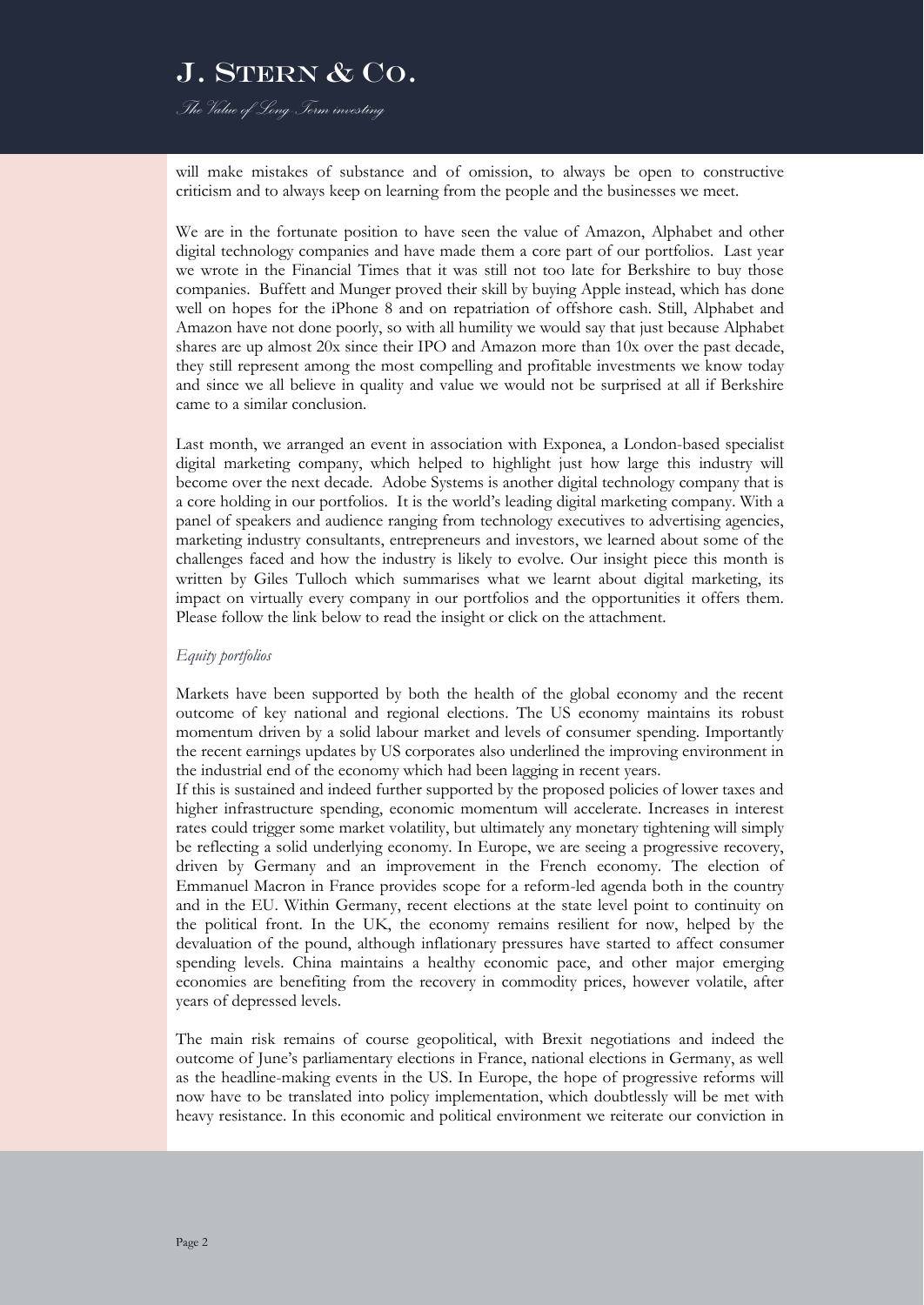*The Value of Long-Term investing*

our strategy of investing in high quality companies whose resilience is underpinned by the strength of their competitive positioning and which stand to benefit from strong long term secular drivers.

The World Stars portfolio is up 3.4% for the month and is now up 16% for the year and 54% since inception in October 2012 in US dollars. Performance in the portfolio was driven by solid earnings reports across our holdings.

*Alphabet*, the parent company of Google, continued to grow revenues at over 20% benefiting from the secular growth in digital advertising, whilst solid cost control translated into further margin expansion and supporting earnings. *ThermoFisher*, the global leader in Life Sciences products in which we invested in at the beginning of the year, also posted stellar earnings driven by the momentum across its end markets (which range from academic to pharmaceutical and industrial) as well as strong execution on the integration of its recently acquired businesses. Among our industrial holdings, *United Technologies* posted exceptional earnings underpinned by the strength in both its global aerospace and construction businesses.

Most if not all if the companies, whether in consumer, technology or cyclical industries, reported strong outlooks for the year despite the political uncertainties in the United States and Europe, which makes us optimistic from a fundamental perspective for the remainder of the year.

#### *Income-driven portfolios*

April was another strong month for the Income Strategy up 1.6% in US dollar terms and now up 6% for the year. All asset classes had a robust showing but the charge, once again, was led by Equities (+3.3% for a year-to-date performance of +16.5%) Fixed income (up 1.8% over the month) benefitted from political uncertainty ahead of the French Presidential election and some disappointing US economic data with somewhat of a flight to quality. The ECB reduced purchase programme had little impact on the asset class in Europe. In addition, emerging market debt was supported by high level of demand from investors looking for higher yields.

With most pivotal political risks behind us, markets could resume their up trends supported by the global cyclical upswing. Possible upward surprises in inflation and further central banks tapering later this year could temper this positive mood.

Our focus remains companies' fundamentals and their ability to generate cash, compound their growth whether in equities or in the credit space.

#### *Emerging Markets bond portfolios*

April delivered a good performance for the Emerging Market Bond portfolio, up 0.9% in US dollar terms gross of fees. All our holdings had a positive return, led by our positions in Argentina and Turkey. S&P's upgrade of Argentina to B from B- (stable) early in the month propelled our allocation by over 4% on the month for a total return of 12% since the beginning of the year. We feel that current prices fully reflect the improved macroeconomic environment and do not take into consideration the potential volatility ahead of October's general election.

Turkey as expected, withstood the referendum results. Our Turkcell holding ended the month up 2.5%. We did not take part in the Sovereign and bank new issues.